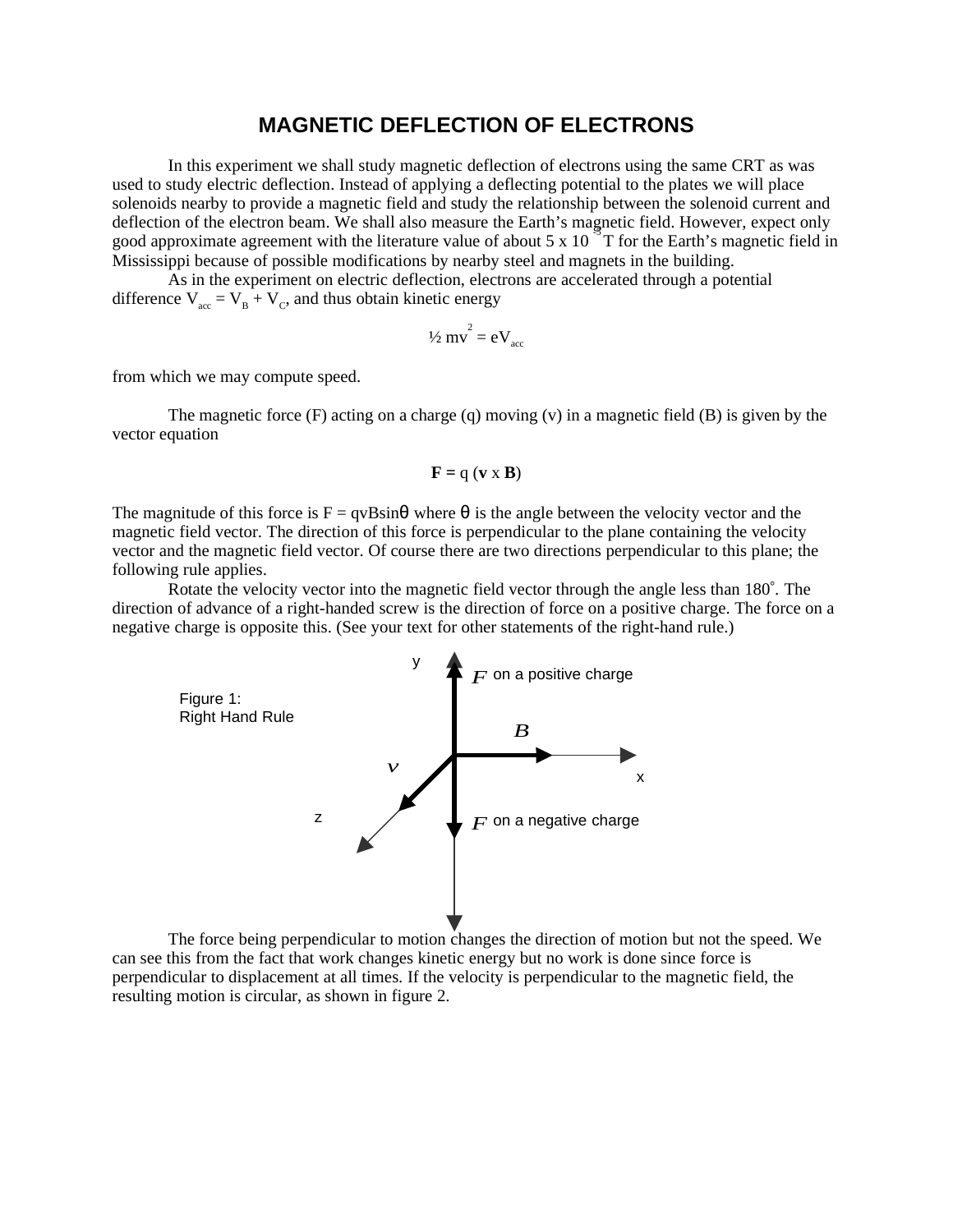

Using Newton's second law,  $F = ma$ , and the acceleration expression for circular motion,  $a =$  $v^2/R$ , we get (since sin 90° = 1)

$$
Bev = \frac{mv^2}{R}.
$$

In this experiment we shall restrict motion to a very small fraction of the circle. For such restrictions the direction of motion doesn't change much, consequently the direction of force doesn't change much. We shall approximate the direction of force, and consequently acceleration, to be unchanged. With these approximations the lateral displacement  $y = \frac{1}{2}$  at.

> $t = \frac{L}{\tau}$ . *v* =

From Newton's second law we get acceleration:

$$
a = \frac{F}{m} \quad \frac{Bev}{m}
$$

and time from the expression:

Figure 3: Electron's Movement



Magnetic field is out of page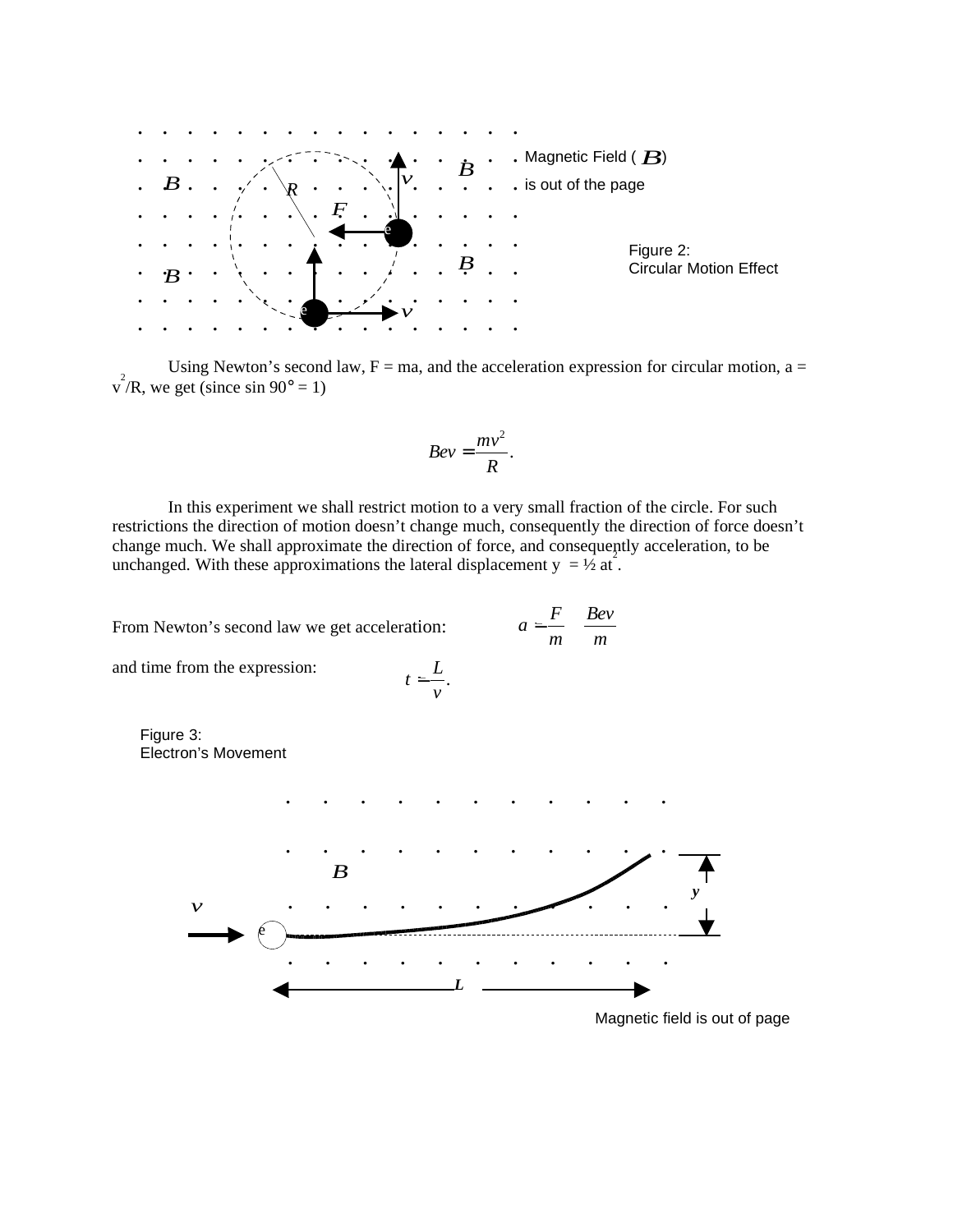Putting in these expressions for a and t we obtain:

$$
y = \frac{ebL^2}{2mv}.
$$
 (Equation 1)

The magnetic field inside a long solenoid is given by

$$
B = \frac{\mu_{\rm e} NI}{l}
$$

where  $\mu_0$  is the magnetic constant (4 $\pi$  x 10<sup>-7</sup> T m/amp), N is the number of turns of wire, I is the current, and  $\ell$  is the length of the solenoid.

This experiment will be carried out between two solenoids instead of inside a long solenoid, consequently this magnetic field expression is approximate. It does, however, give the correct order of magnitude and the magnetic field is proportional to current. Now, since y is proportional to B and since B is proportional to I, y is proportional to I

$$
y = (constant) I.
$$

The electrical connections to the CRT are shown in Figure 5 on the next page; they are the same as those in Figures 4 and 5 in ELECTRIC DEFLECTION OF ELECTRONS with the exception that the deflecting power supply is not used and both sets of deflecting plates are grounded.

You will recall from the experiment in electric deflection that the electron beam didn't hit the center of the screen when no deflecting potential was applied. This is a magnetic deflection due to the earth's magnetic field. If the axis of the CRT is along the earth's magnetic field this deflection is zero. (F  $=$  evB sin $\theta$  [= 0 if  $\theta$  = 0]). Find this orientation by tilting and rotating the tube; then rotate the axis of the tube 90˚ to get maximum deflection. Measure the deflection and use Equation 1 to compute the earth's magnetic field. Here L is the distance from the second anode to the screen 14.5 cm for the tube type 3 BP1.

Next place the solenoids on opposite sides of the CRT as shown in Figures 4 and 5. Record deflection of the electron beam for several different solenoid potentials.

Remember that current is proportional to potential in most common metal conductors. Produce deflections in both directions. Plot deflection versus potential and comment on your experimentally determined relationship between current and deflection.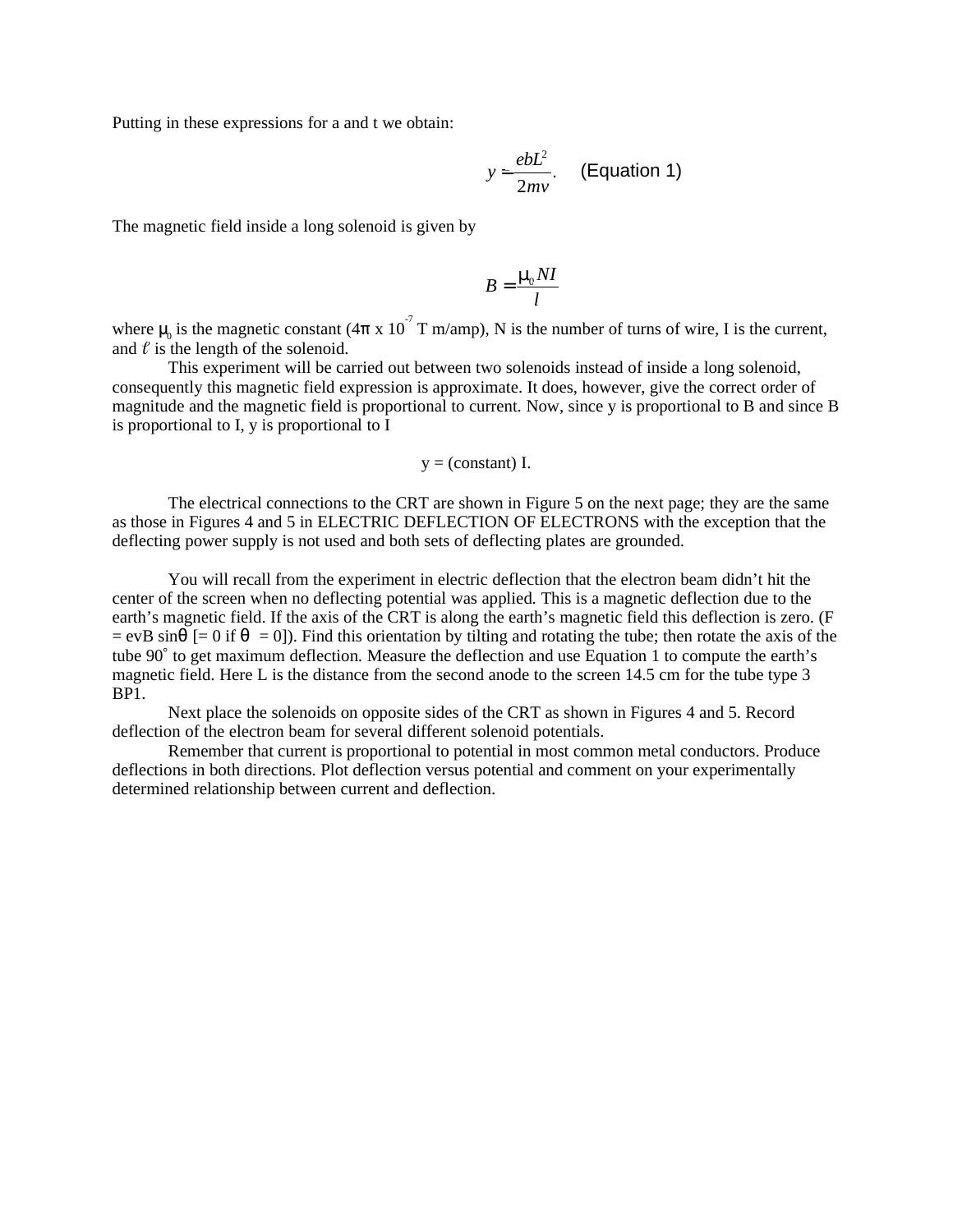## CAUTION: If your high voltage power supply is Model No. IP-32 (the older grey model), be sure to use the alternate connections.